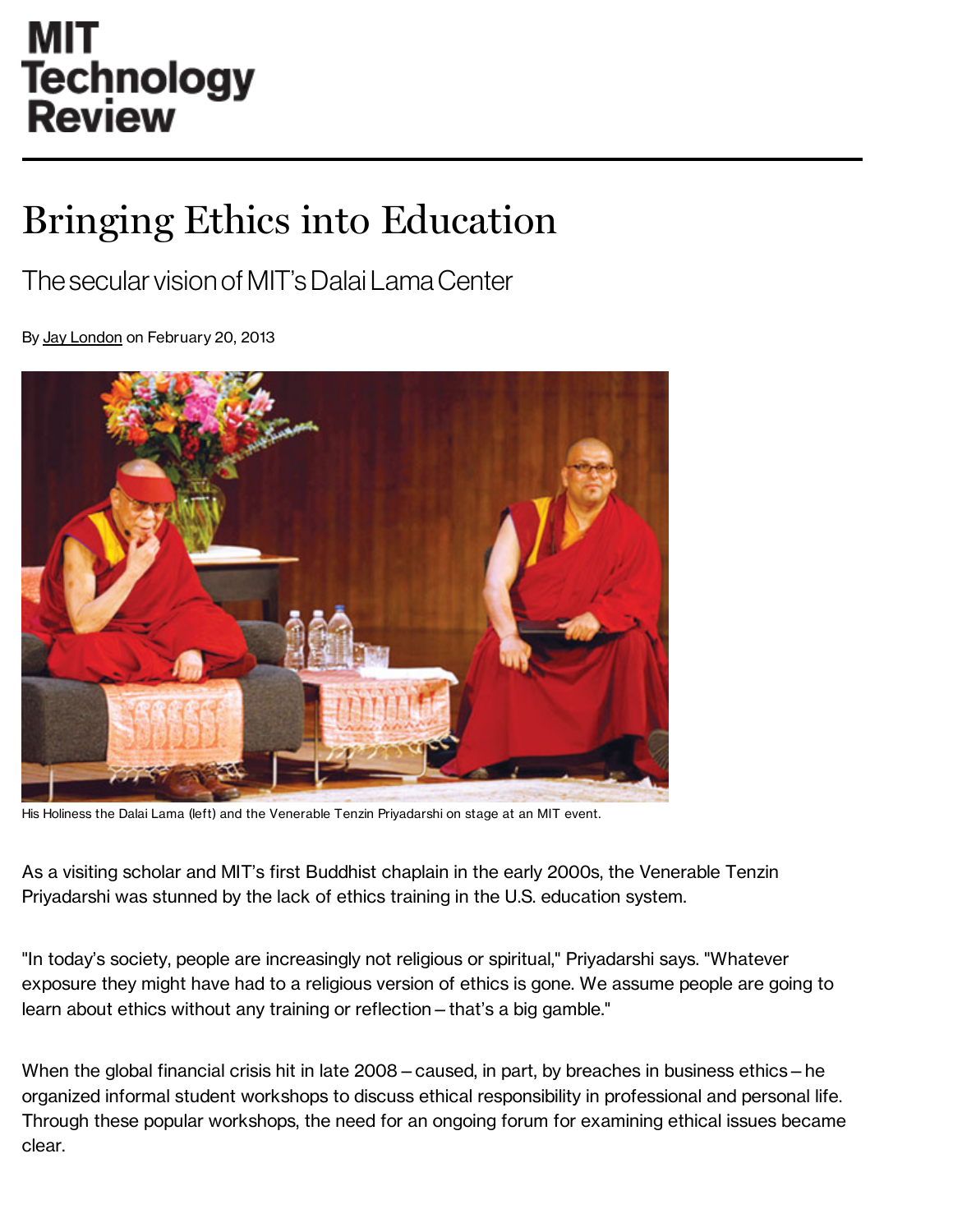"MIT graduates receive the best training in engineering and management—they're running Wall Street and becoming heads of state," Priyadarshi says. "But how can they become leaders in ethics and work to create an ethical framework in society?"

After conversations with colleagues, alumni, and donors, Priyadarshi helped create the Dalai Lama Center for Ethics and Transformative Values at MIT in 2009. Though based in the Division of Student Services' Religious Life Office, the center is a secular enterprise, founded on the vision of six Nobel Peace Prize winners. The Nobel laureates, who included Archbishop Desmond Tutu and His Holiness the Dalai Lama, helped develop the center's mission and choose its name.

"It's important to realize that the center is a secular organization," says steering committee member Tinsley Galyean, PhD '95. "The Dalai Lama has a vision for secular ethics—a set of ethical values that transcend any religion or nonreligion, and something most can agree should be cultivated in our society."

Staffed by volunteers, the center offers ethics training for undergraduates, a speaker series called Ethics Initiatives, a Sloan program called Transformative Leadership, and a fellows program. It also incorporates ethical responsibility into conversations about science, engineering, and public policy. A 2012 event called "Will Technology Save the World?" featured faculty and researchers from the Media Lab, the departments of mechanical engineering and anthropology, and the Innovations in International Health Initiative.

"The center raises awareness of transdisciplinary, global ethical issues and provides new avenues for cross-training and education," says steering committee member Edward DeLong, a professor of civil and environmental engineering. "It exposes the community to new perspectives and thinking from other MIT colleagues."

In partnership with Institute groups such as the Center for Global Change Science, the center hosted more than a dozen events in 2012, including forums titled "Ecological Intelligence" and "Solving Problems versus Nurturing People in Global Development."

"In engineering, I'd seen the danger of reducing everything to numbers," says center fellow Manish Bhardwaj, SM '01, PhD '09. "In a world with very real ethical problems, it becomes hard to tackle the real solutions."

Bhardwaj first met Priyadarshi as a graduate student, when they collaborated on a public-service project that aided tuberculosis patients in India. Today, Bhardwaj is founder and CEO of India-based Innovators in Health, a nonprofit aimed at improving drug delivery methods in impoverished areas. "There aren't many audiences where you can talk about business in ethical, moral language," he says. "You can't just be happy when benefits exceed the cost. The center tries to act as the corrective."

Sloan professor Deborah Ancona and Priyadarshi taught a Transformative Leadership course that explores how students define leadership and measure success. "We ask the students to name the best business leaders," Ancona says. "They respond with people like Bill Gates and Steve Jobs. And then we